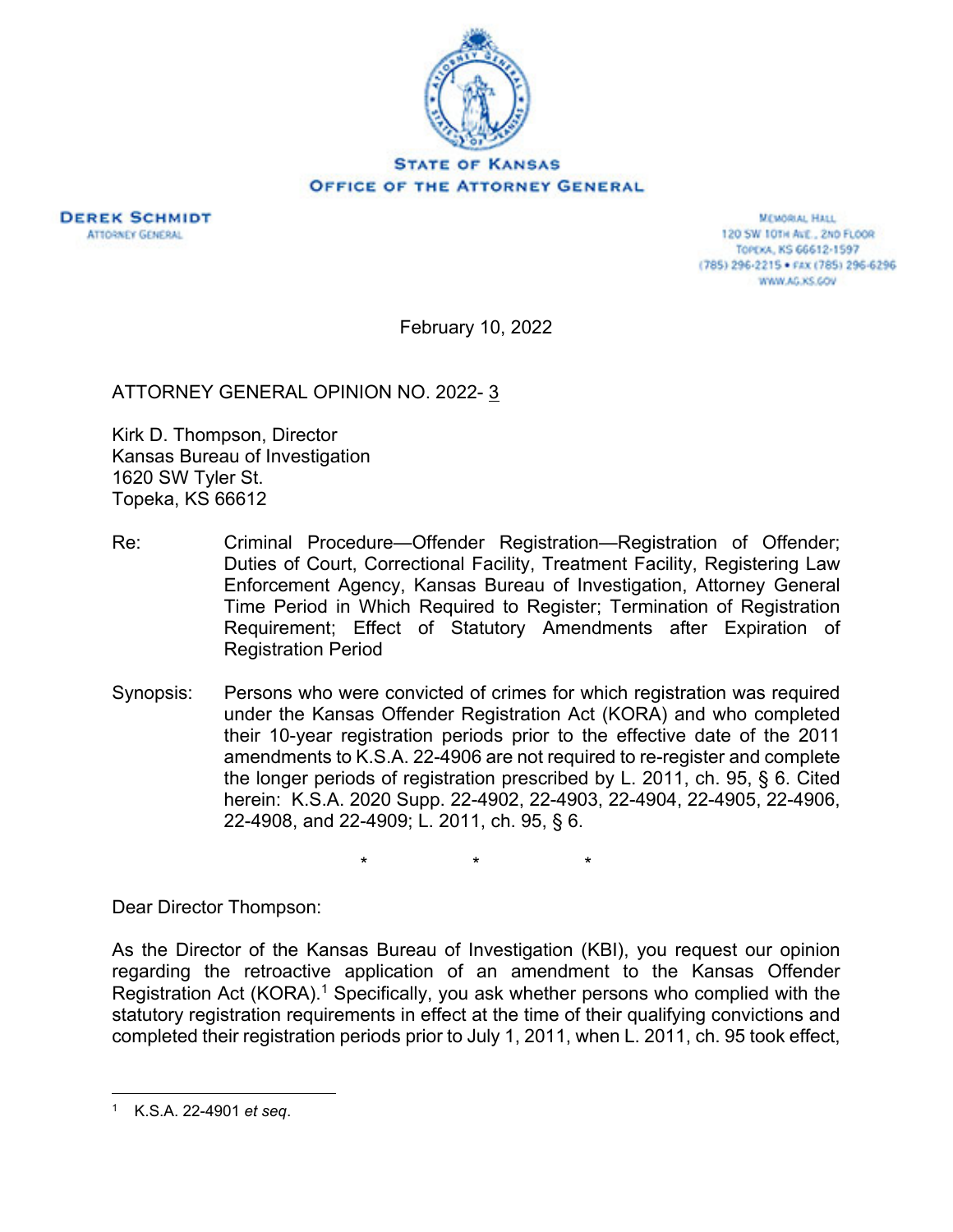must again register and complete the longer periods of registration now prescribed by K.S.A. 22-4906.

### *Background*

The KORA is a comprehensive statutory scheme that defines "offenders" as those persons convicted of specified crimes,<sup>2</sup> requires such persons to register, $3$  prescribes the registration requirements by which offenders must abide,<sup>4</sup> fixes the durations of the registration periods for "qualifying" crimes,<sup>5</sup> and sets the penalties for failure to register as directed. $6$  The KORA places responsibilities not only on offenders, but also on the district courts, correctional and treatment facilities, the KBI and other registering law enforcement agencies, the attorney general, the state department of education, and the secretary of health and environment.<sup>7</sup>

Offenders' names, addresses, photographs, convictions, and other information are posted on publicly-accessible websites.8 The KBI's Offender Registration Unit (ORU) receives registration forms and electronic data from registering entities, enters information into the registered offender database (from which data is drawn for the registered offender website), and maintains the central repository of offender registration records.  $9$  To implement these duties, the KBI calculates an end-of-registration date (ERD) for each offender based on the qualifying crime of conviction and the corresponding duration assigned in the KORA.10 You explain the difficulties in calculating such a date if an individual is required to re-register, particularly, setting the start date of the additional 5 or 15-year period,<sup>11</sup> and the difficulty of locating all offenders whose original registration periods had ended prior to July 1, 2011, *i.e.*, those who were convicted and completed their criminal sentences prior to July 1, 2001 – more than 20 years ago.

You note that an answer to this question will enable jurisdictions across Kansas to take a consistent approach. It will also provide guidance to prosecutors in determining whether to charge an offender with violating the KORA, to defense attorneys in advising their clients about the registration obligations attached to a charge, and to courts and registering entities tasked with implementing the KORA. The implications of the question for offenders are significant – being required to re-register more than 20 years after completing their assigned registration periods could disrupt employment or family or

<sup>2</sup> K.S.A. 2021 Supp. 22-4902, as amended by L. 2021, ch. 103, § 8 (listing crimes). Offenders are classified as sex offenders, violent offenders, or drug offenders.

<sup>3</sup> K.S.A. 2021 Supp. 22-4904.

<sup>4</sup> K.S.A. 2021 Supp. 22-4905.

<sup>5</sup> K.S.A. 2021 Supp. 22-4906.

<sup>6</sup> K.S.A. 2021 Supp. 22-4903.

<sup>7</sup> K.S.A. 2021 Supp. 22-4904.

<sup>8</sup> *See* K.S.A. 2021 Supp. 22-4909.

<sup>9</sup> Opinion Request at 1.

<sup>10</sup> *Id.* at 1-2.

<sup>11</sup> *Id.* at 2. You note that the start date could be the date the individual's original registration period was completed, the effective date of the 2011 amendments, or the date when the individual was notified of a duty to re-register.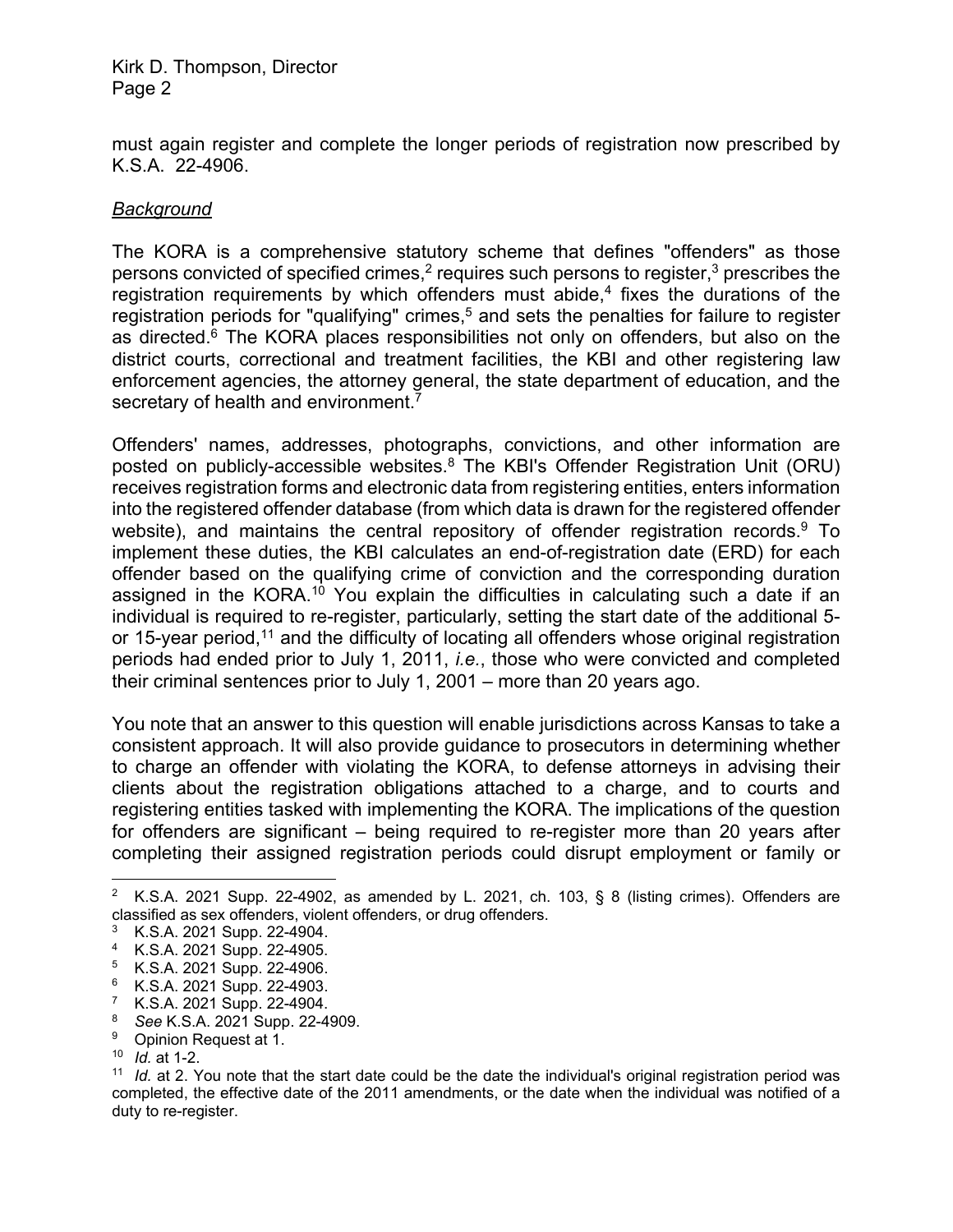personal relationships and would make them again subject to felony prosecution for any violation of the Act.

### *An Illustration of the Issue*

You provided a hypothetical in which an individual was convicted in 1995 of indecent solicitation of a child. The 10-year term of offender registration prescribed by K.S.A. 1994 Supp. 22-4906(b) began to run upon his release in 1997.<sup>12</sup> Thus, his registration period expired in 2007, before the 2011 amendments increased the duration of registration for the crime to 25 years. You ask whether he is required to re-register to complete another 15 years' registration.

### *Statutory Analysis*

Resolving your question requires analysis of both the pre- and post-2011 versions of the K.S.A. 22-4906. The version in effect at the time of the hypothetical crime was K.S.A. 1994 Supp. 22-4906(b), which stated:

Upon the first conviction [of a sexually violent crime], liability for registration terminates, if [the offender is] not confined, at the expiration of 10 years from the date of conviction, or, if confined, at the expiration of 10 years from the date of parole, discharge or release, if the convicted sex offender does not again become liable to register as provided by this act during that period.

To interpret this statute, we apply the most fundamental rule of statutory interpretation, that the intent of the Legislature governs if that intent can be ascertained.<sup>13</sup> That intent is ascertained in the first instance from the language used by the Legislature, giving common words their ordinary meanings.14 The word "terminate" means "to come to an end in time" and "bring to an end, close."15 The statute also uses the phrase "expiration of 10 years." The word "expiration" means "the fact of coming to an end or the point at which something ends.<sup>"16</sup> Thus, the plain language of the statute evinced the Legislature's intent that liability to register would end after 10 years.<sup>17</sup>

We now turn to the 2011 amendments that lengthened the duration of the duty to register by eliminating the 10-year term and replacing it with 15- and 25-year terms, depending

 $12$  For purposes of this illustration, it is assumed that the offender remained in compliance with his registration responsibilities and was not incarcerated again during the 10-year registration period. 13 *Ullery v. Othick*, 304 Kan. 405, 409 (2016) (citations omitted).

<sup>&</sup>lt;sup>15</sup> *Terminate*. Merriam-Webster Online Dictionary, https://www.merriam-webster.com/dictionary/terminate (last accessed July 12, 2021).

<sup>16</sup> *Expire*. Merriam-Webster Online Dictionary, https://www.merriam-webster.com/dictionary/expire (last accessed July 12, 2021).

<sup>&</sup>lt;sup>17</sup> Amendments in 2005 added tolling provisions such that periods of incarceration or knowing, willful noncompliance with the KORA would not be counted toward the 10-year registration term. L. 2005, ch. 202, § 1. Thus, a registration period would not necessarily end at the expiration of 10 calendar years.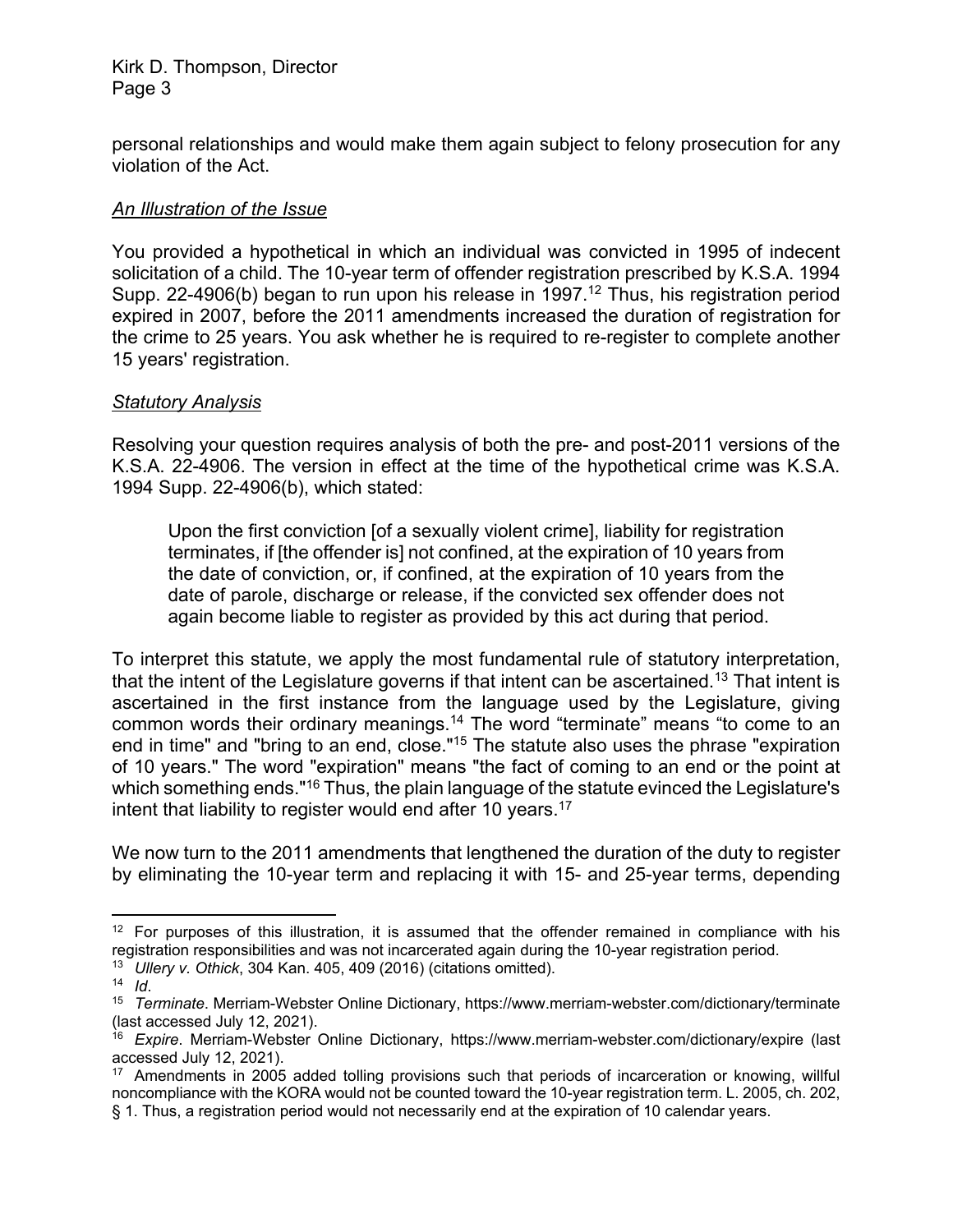on the qualifying crime.<sup>18</sup> K.S.A. 2012 Supp. 22-4906(a)(2) retained the words "terminates" and "expiration." It stated in pertinent part:

(a)(2) Except as otherwise provided by the Kansas offender registration act, the duration of registration terminates, if not confined, at the expiration of 15 years from the date of conviction [unless tolled].<sup>19</sup>

The amendment is silent on whether the new 15- and 25-year terms were to be imposed on persons who had already completed their prescribed 10-year registration terms. Because we are unable to determine the Legislature's intent from the language of the statute, we turn to the circumstances surrounding the bill's passage and the purpose to be accomplished by the change.<sup>20</sup>

The purpose of enacting the longer registration terms was to bring Kansas into "substantial implementation"21 of the federal Sex Offender Registration and Notification Act (SORNA).<sup>22</sup> The amendments made Kansas eligible for federal grants.<sup>23</sup> Although the substantial implementation standards require, generally, that states register persons convicted of sex crimes prior to the state's implementation of SORNA, the U.S. Attorney General published Guidelines in 2008 recognizing that it "may not be possible for jurisdictions to identify and register all sex offenders who fall within the SORNA registration categories, particularly where they have left the justice system and merged into the general population long ago."24 The Supplemental Guidelines issued in January

<sup>&</sup>lt;sup>18</sup> The amendments also imposed lifetime registration for more crimes. L. 2011, ch. 95, § 6.

<sup>19</sup> *Id.* The tolling provision from the 2005 amendments was also retained. K.S.A. 2006 Supp. 22-4906. Subsection (b)(2) is comparable, but imposes a 25-year term for other enumerated crimes. The quoted language remains unchanged in K.S.A. 2021 Supp. 22-4906.

<sup>20</sup> *See State v. Quested*, 302 Kan. 262, 268 (2015) (finding that legislative silence on a point created an ambiguity; thus, "canons of construction, legislative history, the circumstances attending the statute's passage, the purpose to be accomplished, and the effect the statute may have under the various constructions suggested" may be considered to interpret the statute).

<sup>&</sup>lt;sup>21</sup> Supplemental Note on House Sub. for SB 137 (2011 Session).

<sup>22 34</sup> U.S.C. § 20901 *et seq*. SORNA is Title I of the Adam Walsh Child Protection and Safety Act of 2006, Pub. L. 109-248. SORNA set registration periods for offenders at 15 years, 25 years, and lifetime. States that "substantially implement" SORNA by enacting legislation, or amending existing statutes, to match those registration periods and other aspects of SORNA become eligible for federal grants.

<sup>&</sup>lt;sup>23</sup> States that "substantially implement" SORNA by enacting legislation, or amending existing statutes, to match those registration periods and other aspects of SORNA become eligible for federal grants. Office of the U.S. Attorney General, *The National Guidelines for Sex Offender Registration and Notification*, 73 Fed. Reg. 38030-01, 38036, 2008 WL 2594934 (July 2, 2008) (hereinafter, *Guidelines*). Kansas was deemed to have "substantially implemented" SORNA after the 2011 amendments. U.S. Department of Justice, Office of Sex Offender Sentencing, Monitoring, Apprehending, Registering, and Tracking, *Jurisdictions that have Substantially Implemented SORNA*, https://smart.ojp.gov/sorna/substantially-implemented (last accessed July 28, 2021).

<sup>24</sup> *Guidelines*, 73 Fed. Reg. at 38046 (discussing how SORNA standards should be applied to persons who were convicted of sex offenses prior to its enactment). The Supplemental Guidelines extended this reasoning to sex offenders who had fully exited the criminal justice system but later reenter it through a misdemeanor prosecution for something other than a sex crime, recognizing that many jurisdictions would not have the resources to examine a misdemeanor defendant's criminal history for a sex offense conviction that could be subject to the longer registration periods prescribed by SORNA. Office of the U.S. Attorney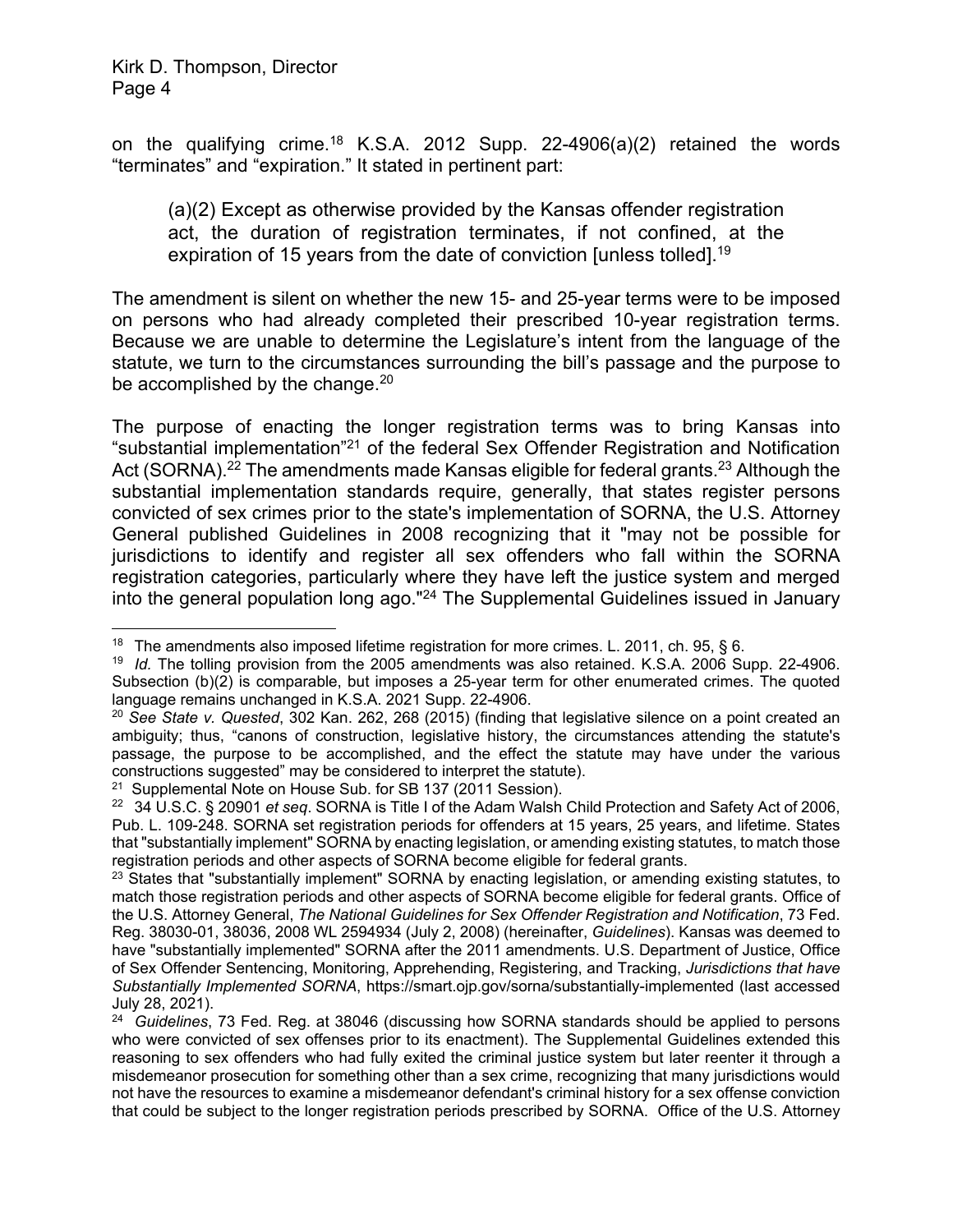2011 state that it is sufficient if jurisdictions register pre-SORNA-implementation sex offenders who are in the system as prisoners, supervisees, or registrants, or who reenter the system through a subsequent sex crime or felony conviction.<sup>25</sup> States are not required to locate and register persons who had "fully exited the criminal justice system" by the time of the state's implementation of SORNA.<sup>26</sup> Specifically, "jurisdictions are not required to register sex offenders in the retroactive classes whose SORNA registration periods have already run."27

Both sets of Guidelines were published and available to the Legislature when it acted with the purpose of achieving substantial implementation with SORNA. It was not necessary, for the purpose of achieving substantial-implementation status, for the new, longer terms to be imposed on persons who had finished their registration terms. In light of the legislative silence and the identified practical challenges to finding prior registrants, we are reluctant to read into the statute a requirement to locate and re-register offenders who had completed their registrations prior to July 1, 2011, and instead conclude that the amendments did not impose a duty on registering agencies to identify, find, and reregister prior registrants – and did not impose a duty on formerly-registered offenders to re-register.

Further support for this conclusion comes from Attorney General Opinion No. 2003-20, which considered a 2001 amendment to K.S.A. 22-4908. Prior to July 1, 2001, that statute allowed an offender to seek a court order granting relief from registration requirements if the offender had completed 10 years of registration or if the offender's conviction had been set aside.<sup>28</sup> The 2001 amendment eliminated this opportunity for relief.<sup>29</sup> The Attorney General Opinion concluded that persons who had been granted relief from registration prior to July 1, 2001 were not required to register again after the amendment.30 In other words, where the obligation to register was terminated in accordance with the law in effect prior to the amendment, no new obligation to register was imposed by the amendment. Likewise, here, we conclude the 2011 amendments did not impose a new obligation to register on persons whose obligation to register had already terminated by operation of law.

General, *Supplemental Guidelines for Sex Offender Registration and Notification*, 76 Fed. Reg. 1630-01, 1639, 2011 WL 65547 (Jan. 11, 2011) (hereinafter, *Supplemental Guidelines*).

<sup>25</sup> *Supplemental Guidelines*, 76 Fed. Reg. at 1639.

<sup>26</sup> *Id.* 

<sup>27</sup> *Id.* at 1636.

 $28$  K.S.A. 2000 Supp. 22-4906(a), (c).

<sup>&</sup>lt;sup>29</sup> L. 2001, ch. 163, § 2 ("No person required to register as an offender pursuant to the [KORA] shall be granted an order relieving the offender of further registration under the act.") K.S.A. 2021 Supp. 22-4908 contains the same language. Amendments to the statute were proposed in 2021 HB 2349 to, *inter alia*, allow courts to grant relief from the extended periods of registration imposed by the 2011 KORA amendments.

 $30$  Kansas Att'y Gen. Op. 2003-20 at 3.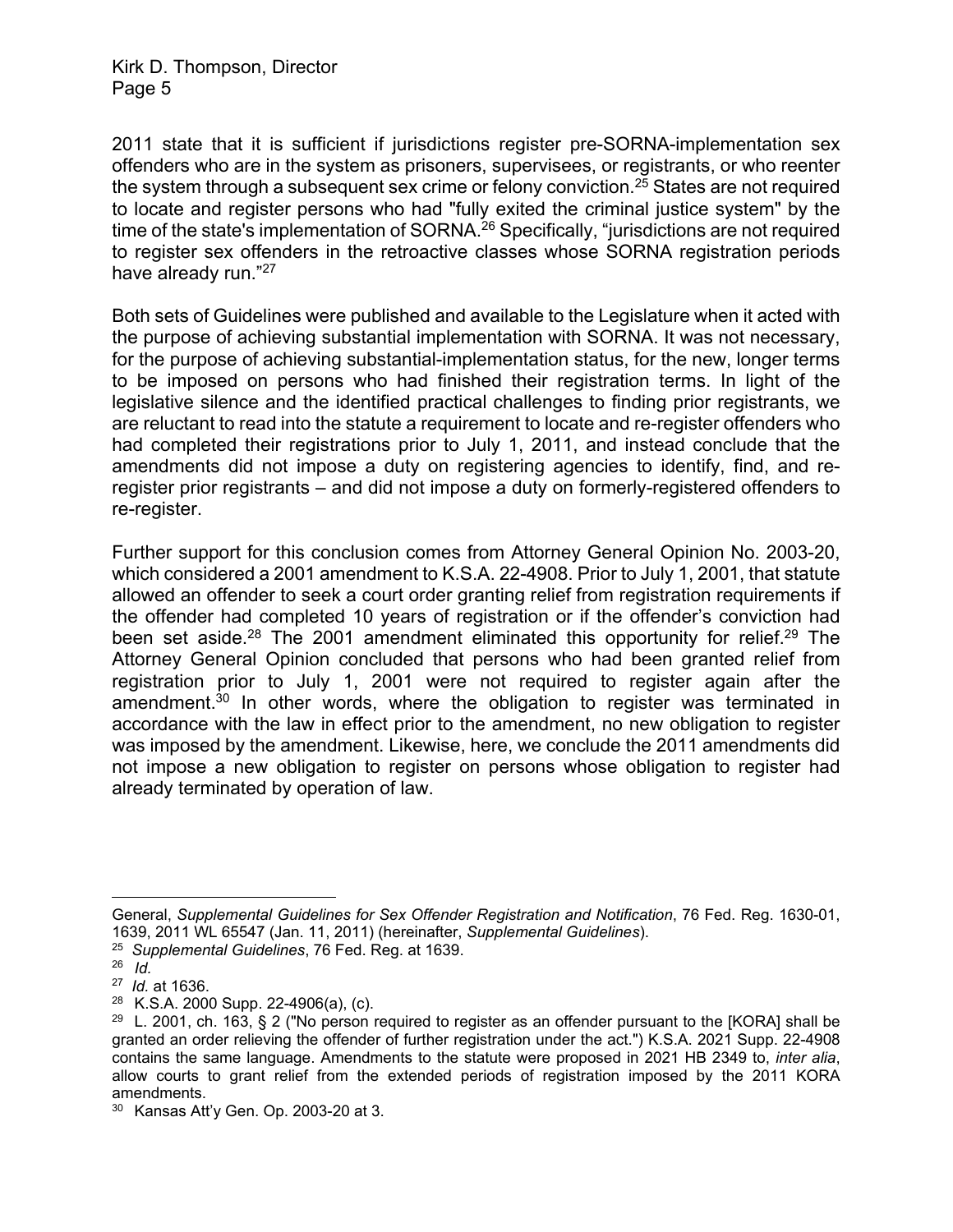# *Caselaw*

You posed your question because there are no cases on point. We do find instructive, though, cases concerning retroactive application<sup>31</sup> of the 2005 and 2011 amendments to offenders who were still under a duty to register at the time of the amendments. We also discuss statute-of-limitations cases that explicitly evaluate an analogous situation.

In State v. Meredith,<sup>32</sup> the Kansas Supreme Court rejected a drug offender's challenge to the retroactive application of the 2011 amendments that increased the registration period from 10 years to 15 years for his crime. $33$  The offender was two years into his original registration period when the amendments became effective. In *State v. Reed*, 34 the Kansas Supreme Court held that applying the 2005 tolling provision amendment to the defendant was appropriate, twice noting that the tolling provision was enacted "shortly before" the offender's original registration period terminated.<sup>35</sup> In the most recent challenge to the retroactive application of lifetime registration requirements, our Supreme Court noted that the 2011 amendments were put in place "just before [the offender's] registration period was about to expire."36 In each of these cases, the Court was careful to note that the offender was under a duty to register at the time of the amendments—in other words, the offender's original duty to register had not expired. The offender was subject to prosecution for failure to register at the time of the amendment, and the amendment lengthened the time that such prosecution could occur.

 $31$  The Kansas Supreme Court has repeatedly held that offender registration is a civil regulatory scheme, not a punishment, and therefore is not subject to challenge on constitutional grounds. *See, e.g.*, *State v. Petersen-Beard*, 304 Kan. 192, 208-09 (2016) (holding that lifetime registration is not punishment for ex post facto, double jeopardy, or Eighth Amendment purposes or § 9 of the Kansas Constitution Bill of Rights); *State v. Reed*, 306 Kan. 899, 904 (2017) (holding that retroactive application of a tolling provision added by a 2005 amendment to K.S.A. 22-4906 did not violate the Ex Post Facto Clause); *State v. N.R.*, No. 119,796, 495 P.3d 16, 2021 WL 4217146 (Kan. Sept. 17, 2021) (holding that the imposition of lifetime registration requirements on a person who was 14 at the time of the offense was not punishment; rejecting offender's as-applied challenge to K.S.A. 2011 Supp. 22-4906). *See also Smith v. Doe,* 538 U.S. 84, 105-06 (2003) (construing Alaska's sex offender registration act that is similar to that of Kansas and holding that the act was nonpunitive and therefore its retroactive application did not violate the Ex Post Facto Clause). Thus, the prohibition on *ex post facto* application of later-enacted punishments does not prohibit application of the later-enacted increase in registration duration. *See Petersen-Beard*, 304 Kan. at 208-09.

<sup>32 306</sup> Kan. 906 (2017).

<sup>33</sup> *Id*. at 906-07.

<sup>34 306</sup> Kan. 899 (2017).

<sup>35</sup> *Id*. at 900 (applying *Petersen-Beard*, 304 Kan.192).

<sup>36</sup> *State v. N.R.*, 495 P.3d 16, 19, 2021 WL 4217146 at \*21 (Kan. 2021). *See also State v. Davidson*, 495 P.3d 9, 2021 WL 4217942 (Kan. 2021) (rejecting constitutional challenge by offender whose original 10 year registration period began in 2002 and was still in effect at the time of the 2011 amendments).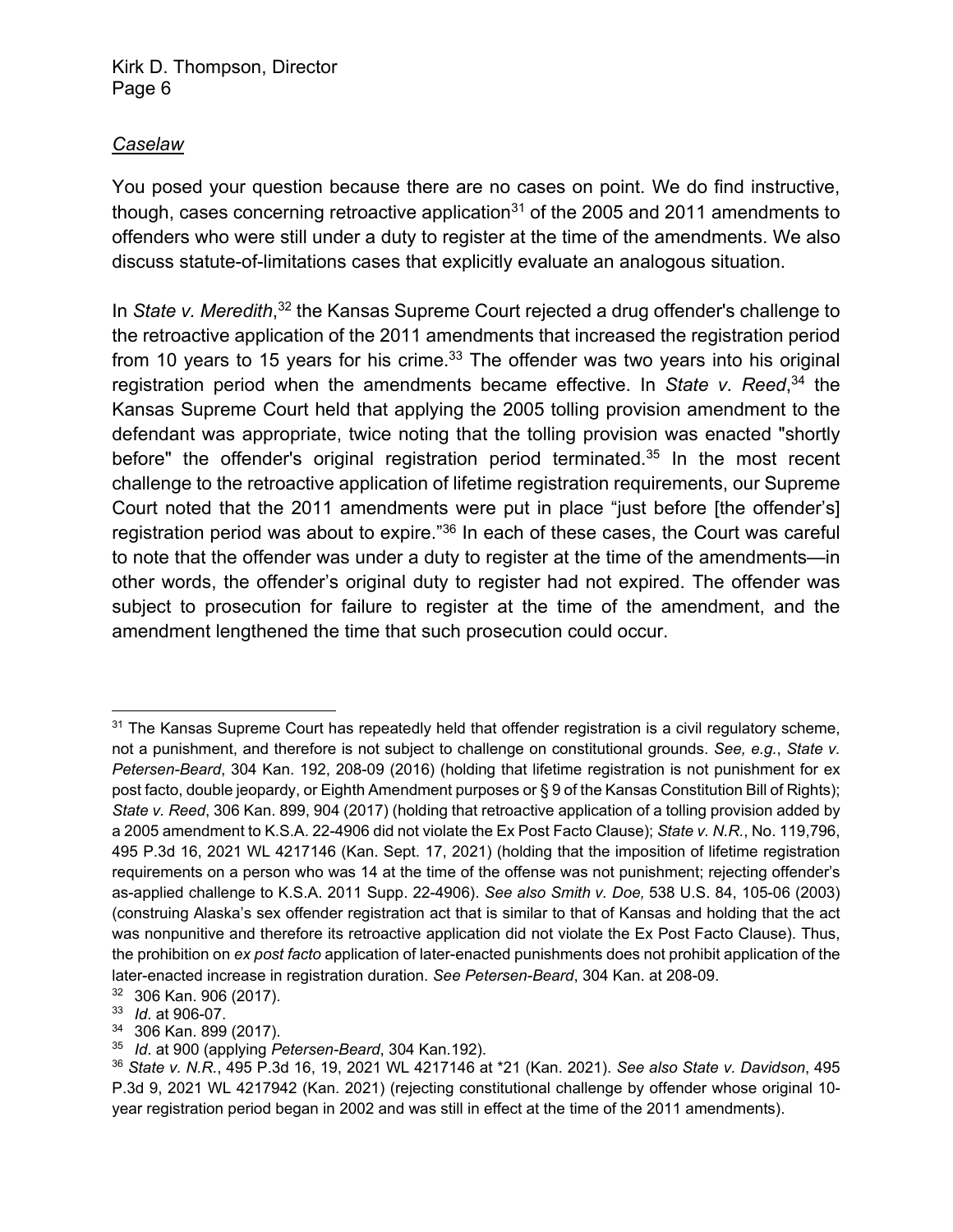We turn now to another setting in which a person's exposure to prosecution terminates upon the expiration of a set period of years: statute of limitations cases. In *State v. Nunn*, 37 our Supreme Court considered the retroactive application of an amendment that increased the statute of limitations for certain sex offenses from two years to five years. The Court held that such an amendment "may be applied to crimes committed prior to the effective date of the amendment *so long as the statute of limitations had not expired prior to the effective date of the amendment.*"38 The Court continued, "[o]f course, if the statute being amended has run on the specific crime charged, then the amendment cannot be applied to resurrect a prosecution which has already been time-barred."39 Once the statute of limitations runs, a "complete defense" arises.<sup>40</sup>

The situation presented here is analogous because the expiration of a registration period is akin to the expiration of a statute of limitations – both define the end of a person's exposure to potential prosecution for a specific offense. During the time an offender is under a duty to register, he is subject to felony prosecution for noncompliance.<sup>41</sup> When an offender has successfully completed the registration period, he is no longer subject to prosecution for failure to register. Applying the construct of *Nunn*, and in accord with Attorney General Opinion 2003-20, we conclude that an offender's duty to register, once terminated in accordance with law, is not "resurrected" by a change in the law.

## *Conclusion*

Nothing in the language of L. 2011, ch. 95, § 6 amending K.S.A. 22-4906 indicates that it was intended to apply to persons who had completed their registration terms prior to the amendment, and it was not necessary to apply it to those persons to achieve the stated purpose of the legislation: substantial implementation of SORNA. The federal Guidelines issued in 2008 and 2011 made clear that it would be sufficient, for SORNA implementation purposes, for jurisdictions to register sex offenders who were in the criminal justice

<sup>37 244</sup> Kan. 207 (1989).

<sup>38</sup> *Id.* at 218 (emphasis added).

<sup>39</sup> *Id.*; *see also State v. Noah*, 246 Kan. 291, 295 (1990) (explaining that the State "reserves the right to change the prescription or period of limitation of criminal offenses until it has accrued to the benefit of the accused").

<sup>40</sup> *Noah*, 246 Kan. at 295. Further, "where a complete defense has arisen under such a statute, it cannot be taken away by a subsequent repeal thereof." *Id.*; *see also Tonge v. Werholtz*, 279 Kan. 481 (2005) (considering retroactive application of a regulatory amendment regarding collection of disciplinary restitution from an inmate; stressing that the restitution was not part of a criminal sentence and therefore not subject to an *ex post facto* challenge).

<sup>&</sup>lt;sup>41</sup> K.S.A. 2020 Supp. 22-4903. Although a district court concluded that the existence of criminal penalties for noncompliance turns the KORA into a punitive scheme subject to *ex post facto* challenges, the Court of Appeals rejected this conclusion, citing *Petersen-Beard. State v. Klima*, 2016 WL 17178274 at \*4 (Kan. App. 2016) (unpublished opinion). The defendant in *Klima* was under a 10-year registration period at the time the 2011 amendments became effective; the amendments imposed lifetime registration for his crime.